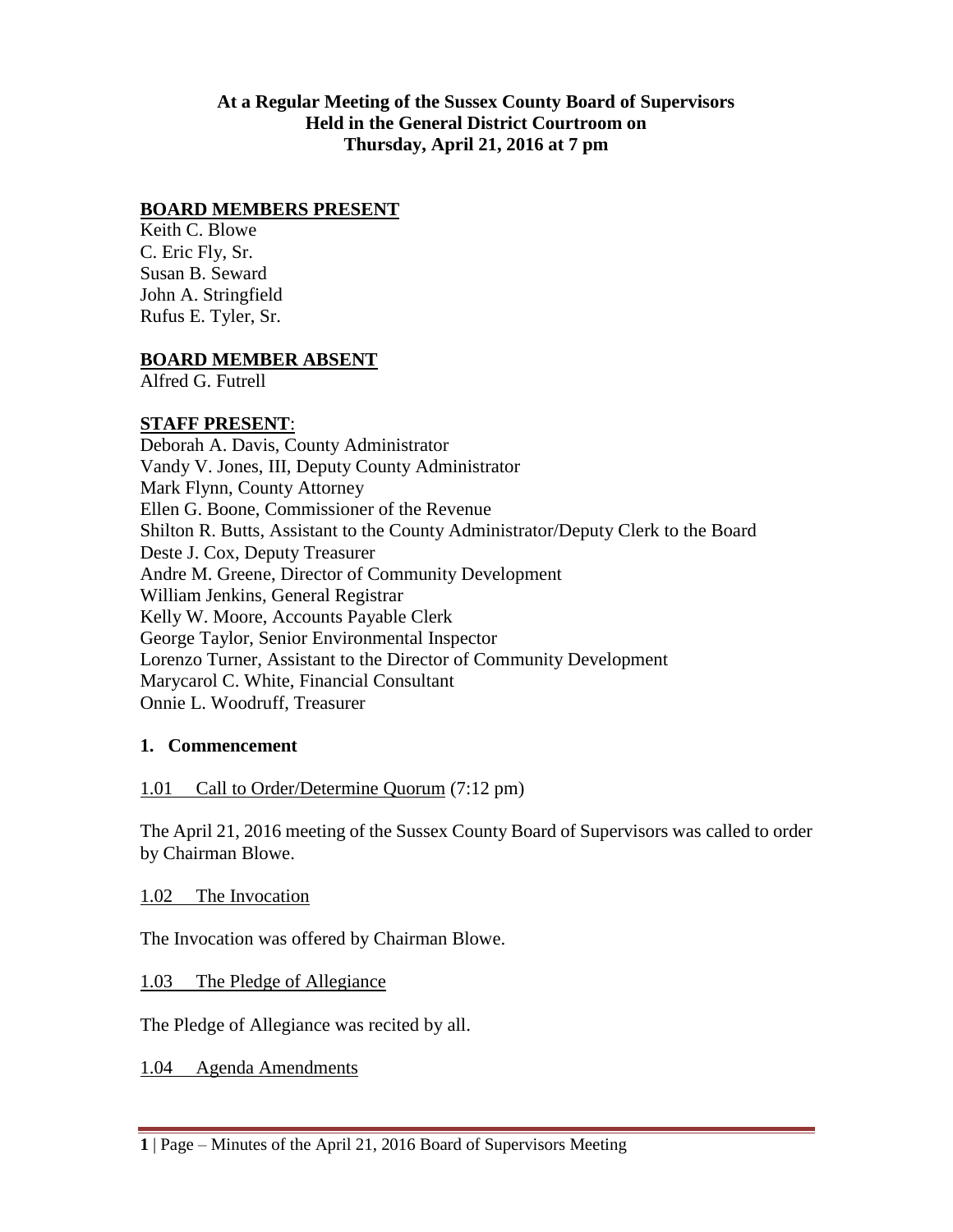Vice Chair Seward requested to add as Item 10.1 under New Business, Request for Resolutions for the late C. Winston Britt, Mayor the Town of Wakefield and the late Thomas M. Raines, Jr., former General Registrar.

Staff also requested to add as Item 10.2 under New Business, Draft of County Mission and Vision Statement.

# 1.05 Approval of Regular Agenda

ON MOTION OF SUPERVISOR STRINGFIELD, seconded by SUPERVISOR SEWARD and carried: RESOLVED that the April 21, 2016 regular agenda of the Sussex County Board of Supervisors is hereby approved, inclusive of the following: (1) adding as Item 10.1 under New Business, Request for Resolutions for the late C. Winston Britt, Mayor the Town of Wakefield, and the late Thomas M. Raines, Jr., former General Registrar; and, (2) adding as Item 10.2 under New Business, Draft of County Mission and Statement.

Voting aye: Supervisors Blowe, Fly, Seward, Stringfield, Tyler Voting nay: none Absent: Supervisor Futrell

# **2. Approval of Consent Agenda**

ON MOTION OF SUPERVISOR SEWARD, seconded by SUPERVISOR STRINGFIELD and carried: RESOLVED that the Sussex County Board of Supervisors hereby approves the consent agenda inclusive of the following: (a) Minutes of March 17, 2016 meeting; (b) Approval of Warrants and Vouchers; and (c) Approval of Restoration of Funds, two (2) payments of \$414.71 from the Town of Wakefield. Voting aye: Supervisors Blowe, Fly, Seward, Stringfield, Tyler Voting nay: none Absent: Supervisor Futrell

## **3. Recognitions/Awards**

## 3.01 Recognition of Administrative Employee

Chairman Blowe presented Kelly W. Moore, Accounts Payable Clerk, with a Certificate of Recognition for her outstanding work. Mrs. Moore was recognized by Ms. Sarah Capps, Southside Grants Program Administrator of the Tobacco Region Revitalization Commission, for outstanding services provided.

## **4. Public Hearing**

## 4.01 Motion to Enter Public Hearing

ON MOTION OF SUPERVISOR STRINGFIED, seconded by SUPERVISOR SEWARD and carried: RESOLVED that the Sussex County Board of Supervisors hereby enters Public Hearing to consider the following: (1) Ordinance Amendment #2016-01, Article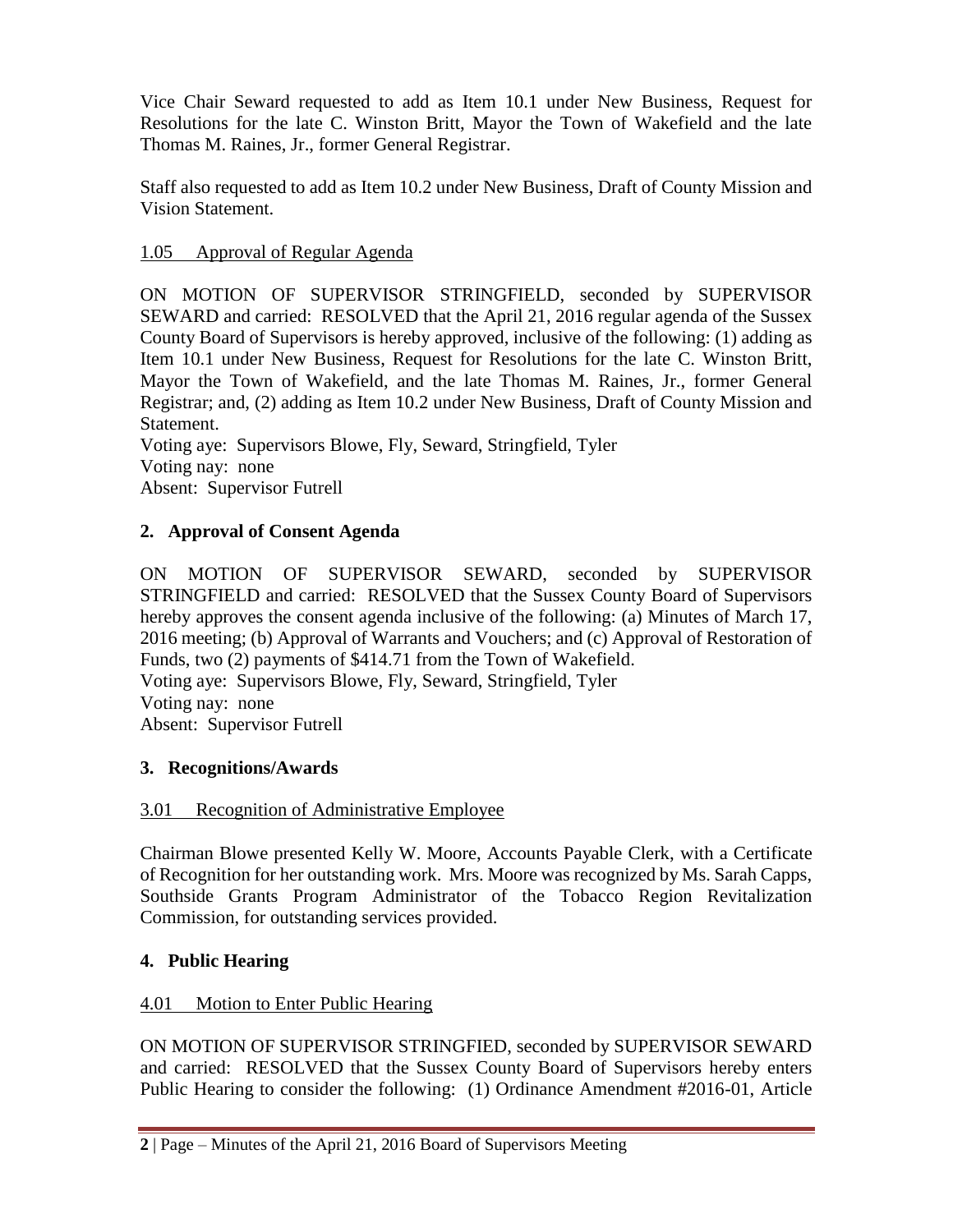XXII (Floodplain Overlay District); and, (2) Conditional Use Permit #2016-01, Iluka Resources, applicant. Voting aye: Supervisors Blowe, Fly, Seward, Stringfield, Tyler Voting nay: none Absent: Supervisor Futrell

# 4.02 Ordinance Amendment #2016-01, Article XXII (Floodplain Overlay District)

The staff report was provided by Lorenzo D. Turner, Assistant to the Director of Community Development.

An ordinance is proposed to amend and re-enact Article XXII (Floodplain Overlay District, F-1) of the Zoning Ordinance. The proposed ordinance establishes floodplain districts, requires the issuance of permits for development, and provides factors and conditions for the granting of variances to the floodplain regulations. Every few years, FEMA requires localities participating in the National Flood Insurance Program to update their Floodplain Ordinances in accordance with a model ordinance that FEMA prepares. Sussex County's Floodplain regulations were last revised and adopted by the Board of Supervisors on March 30, 2009.

In Sussex County, areas adjacent to the waterways of the Nottoway River and Stony Creek are designated as either Flood Zone AE or A. Zone AE are those areas where there is a one-percent annual chance of flooding and where the flood elevations have been noted on the Flood Rate Insurance Maps. Zone A are those areas where there is a one-percent annual chance of flooding but where flood elevations have not been noted on the Flood Rate Insurance Map. In the latter case, flood elevations have to be determined by either a surveyor, engineer, or other licensed professional.

The floodplain ordinance being proposed still requires all new development or substantial improvements to be located within a floodplain district (AE or A) to have the lowest floor elevated to a height at least one foot above the base flood elevation level. For example, of the base flood elevation is 50 feet above sea level (asl) than the structure has to be elevated to a height of 51 feet or more. Also, any new construction and substantial improvements located in flood districts have to be constructed in accordance with the Building Code and anchored in a manner to prevent flotation, collapse or lateral movement of the structure.

Staff from the Virginia Department of Conservation's Dam Safety and Floodplain Management Department have reviewed the County's proposed ordinance and has found the it meets all of FEMA's statutory requirements and stated that the ordinance is ready for adoption by the locality.

A draft of the Ordinance Amendment #2016-01: Floodplain Provisions of the Zoning Ordinance is included in the April 21, 2016 Board packet.

Planning Commission's Recommendation - Approval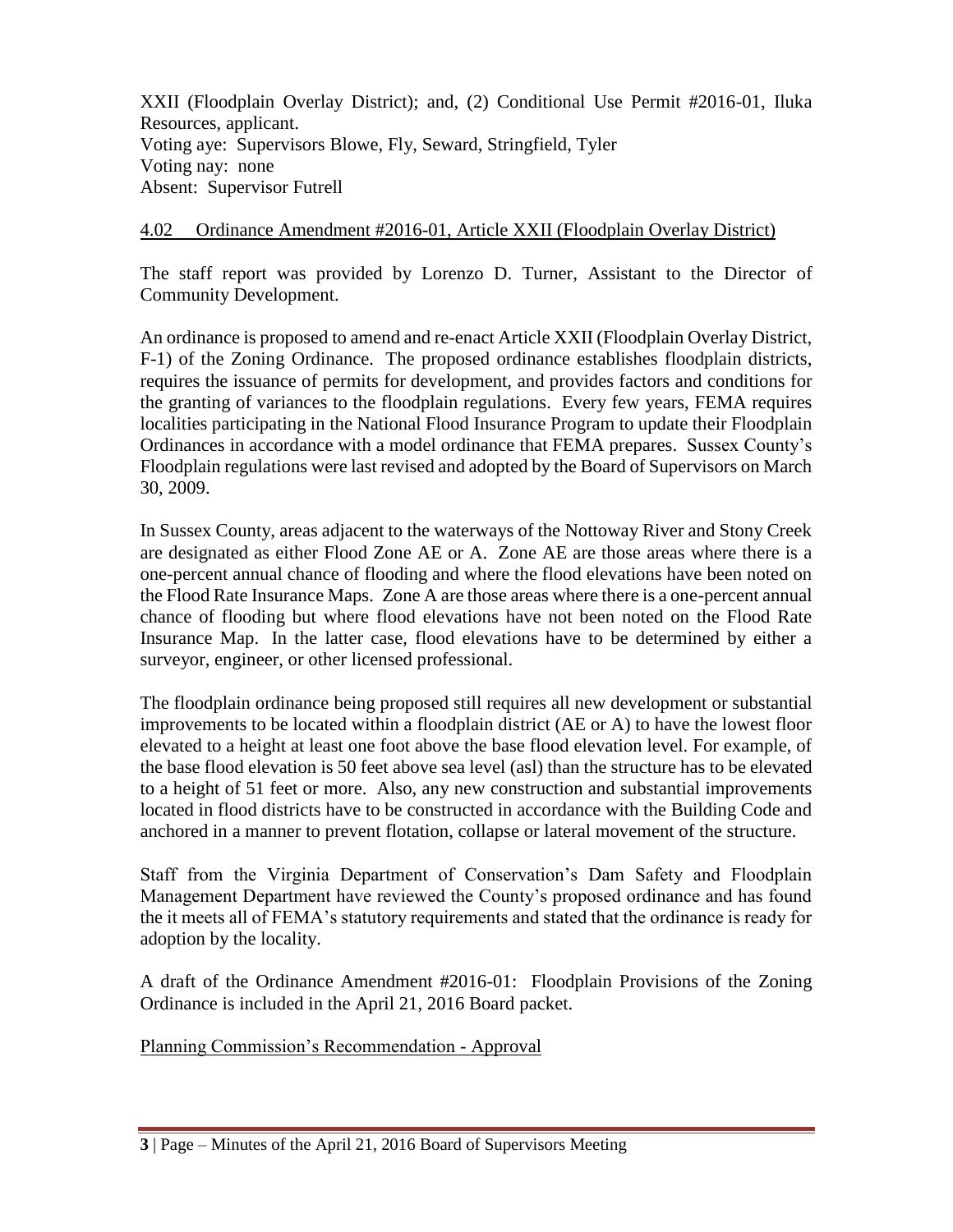The Planning Commission held a public hearing on February 8, 2016 to consider Ordinance Amendment #2016-01 and voted unanimously (11-0) to forward the request to the Board of Supervisors with a recommendation for approval.

The proposed ordinance amendment was properly advertised and the entire ordinance under consideration was placed on the County's website for public review.

#### PUBLIC COMMENTS – none

#### BOARD COMMENTS – none

#### 4.03 Conditional Use Permit #2016-01, Iluka Resources, applicant

The staff report was provided by Lorenzo D. Turner, Assistant to the Director of Community Development.

#### STATEMENT OF REQUEST

Pursuant to Section 16-22§27 of the Zoning Ordinance, the applicant, Iluka Resources Inc., seeks a conditional use permit to allow the excavation and mining of mineral sands on tax map numbers 100-A-3 and 101-A-35 (consisting of 186.5 acres). The parcels in question, owned by FP & Joyce Parson, and Iluka Resources, are zoned A-1, General Agricultural District which allows the proposed use with a conditional use permit. The affected properties are located on the west line of Route 616 (Stewart Road) in the Stony Creek Election District.

## **FINDINGS**

The applicant is proposing to continue the mining and reclamation for mineral sands in Sussex County on two (2) additional parcels encompassing approximately 186.5 acres. Iluka Resources, Inc., plans to restore the land after the completion of mining activities. The applicant, and its predecessor in the United States, RGC Mineral Sands (RGC), has conducted mining and reclamation activities in Sussex County since the mid 1990's. Iluka has received four (4) prior Conditional Use Permits (CUP #95-04, CUP #2013-01, CUP #2013-02 and CUP #2014-01) to conduct mining on other parcels of land in the surrounding area. Iluka has met all of the conditions of their approved Conditional Use Permits and is currently in compliance with all requirements of the Sussex County Zoning Ordinance. Furthermore, staff has not received any documents of non-compliance from any applicable state and/or federal regulatory agencies. Also, over the years, the Planning Department has not received any complaints from the public relative to Iluka's mineral mining operation.

According to information submitted by the applicant no environmentally sensitive areas (i.e. wetlands or floodplains) will be disturbed during mining activities. The applicant also indicated that there will not be any increase in truck traffic associated with the mining of the one (2) additional property in question. The affected areas are rural and agricultural in nature. Surrounding land uses consist of Iluka's existing mining operations, open farmland,

**<sup>4</sup>** | Page – Minutes of the April 21, 2016 Board of Supervisors Meeting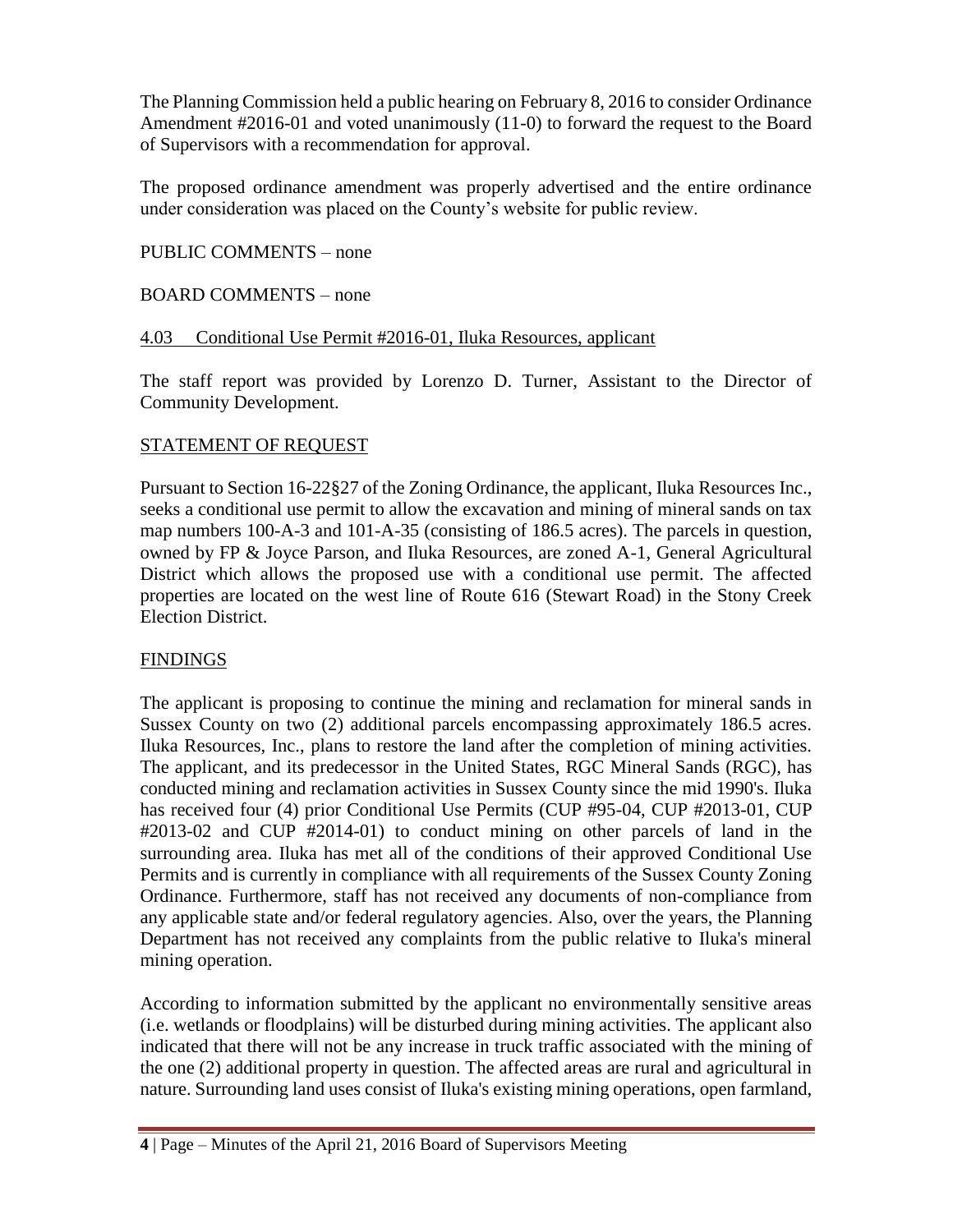woodlands, and a rural single-family residential development in the form of single-family dwellings and manufactured homes.

# PLANNING COMMISSION'S RECOMMENDATION

After the public hearing and discussion with representatives from Iluka Resources, the Planning Commission did not anticipate any negative impacts to result from the proposed use of the properties in question. The adjoining property owners were notified by mail and to date, the Community Development Office has not received any opposition relative to the applicant's request. The Commission was informed that the additional properties proposed for mining would extend the life of the Stony Creek processing plant by approximately six to twelve (6-12) months.

The Planning Commission voted unanimously (11-0) at their meeting on March 7th to approve Conditional Use Permit Application #2016-01 and forwarded it to the Board of Supervisors with recommendation for approval subject to the following conditions:

- 1. All required local, state (Virginia Department of Mines, Minerals and Energy, Virginia Department of Environmental Quality and Virginia Department of Transportation) and/or Federal permits governing this operation shall be obtained and provided to the County.
- 2. The applicant shall coordinate with VDOT and Sussex County as a continuous effort to preclude and/or correct any road problems arising from this operation.
- 3. The applicant shall maintain consultation with Virginia Tech in order to address any issues related to soil productivity and soil stabilization.
- 4. Appropriate setbacks from road right-of-ways, property lines and residences shall be maintained in accordance with the provisions of Sussex County Zoning Ordinance and the Virginia Department of Mines, Minerals and Energy criteria.

PUBLIC COMMENTS – none

BOARD COMMENTS – none

## 4.04 Return to Regular Session

ON MOTION OF SUPERVISOR FLY, seconded by SUPERVISOR SEWARD and carried: RESOLVED that the Sussex County Board of Supervisors hereby returns to regular session. Voting aye: Supervisors Blowe, Fly, Seward, Stringfield, Tyler Voting nay: none

Absent: Supervisor Futrell

## 4.05 Action on Public Hearing Items

ON MOTION OF SUPERVISOR FLY, seconded by SUPERVISOR STRINGFIELD and carried: RESOLVED that the Sussex County Board of Supervisors hereby approves Ordinance Amendment #2016-01, Article XXII (Floodplain Overlay District) of the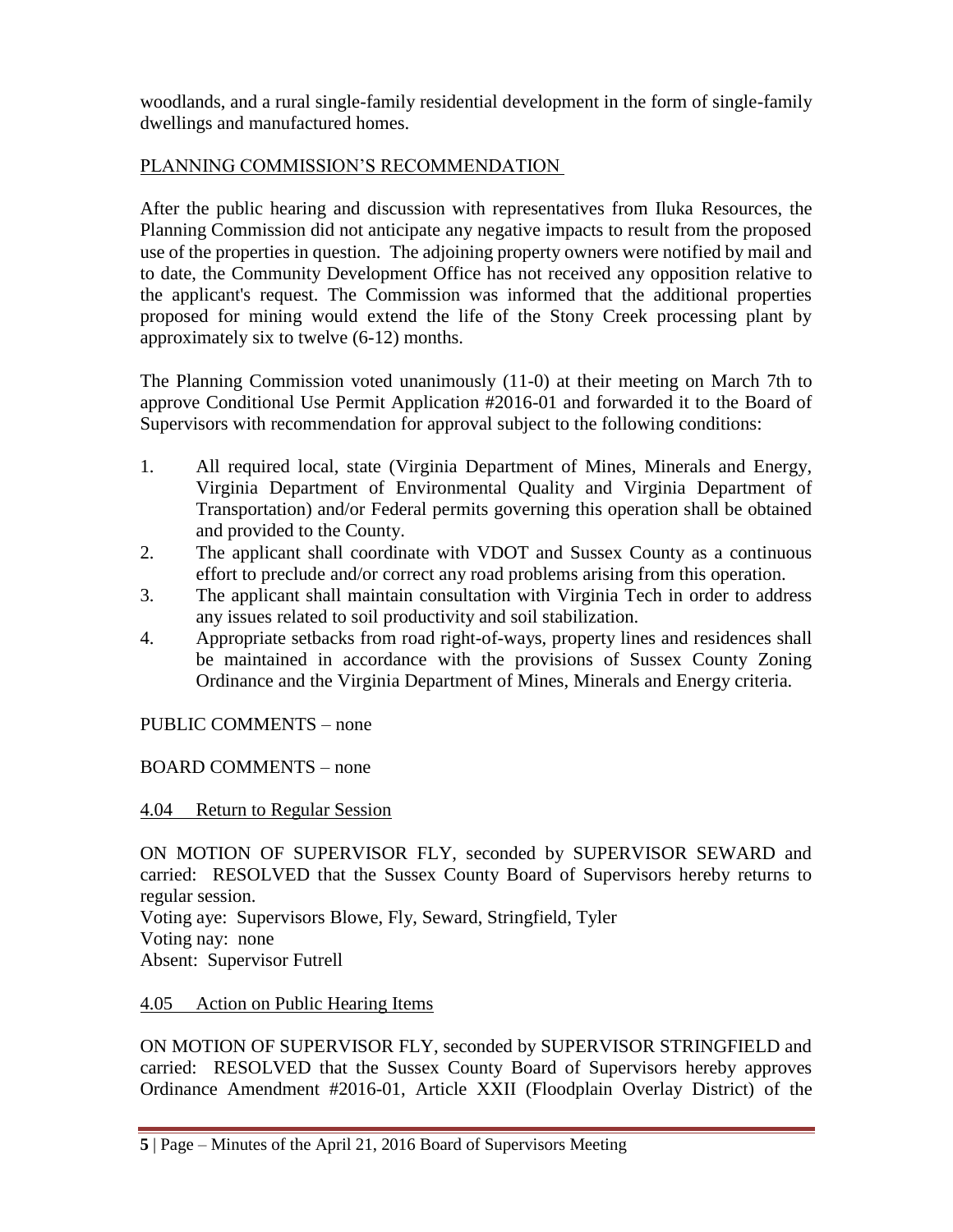Zoning Ordinance of Sussex County to establish floodplain districts, by requiring the issuance of permits for development, and by providing factors and conditions for variances to the terms of the floodplain regulations as presented. Voting aye: Supervisors Blowe, Fly, Seward, Stringfield, Tyler Voting nay: none Absent: Supervisor Futrell

ON MOTION OF SUPERVISOR FLY, seconded by SUPERVISOR SEWARD and carried: RESOLVED that the Sussex County Board of Supervisors hereby approves Conditional Use Permit #2016-01, Iluka Resources, applicant, subject to the following conditions:

- 1. All required local, state (Virginia Department of Mines, Minerals and Energy, Virginia Department of Environmental Quality and Virginia Department of Transportation) and/or Federal permits governing this operation shall be obtained and provided to the County.
- 2. The applicant shall coordinate with VDOT and Sussex County as a continuous effort to preclude and/or correct any road problems arising from this operation.
- 3. The applicant shall maintain consultation with Virginia Tech in order to address any issues related to soil productivity and soil stabilization.
- 4. Appropriate setbacks from road right-of-ways, property lines and residences shall be maintained in accordance with the provisions of Sussex County Zoning Ordinance and the Virginia Department of Mines, Minerals and Energy criteria.

Voting aye: Supervisors Blowe, Fly, Seward, Stringfield, Tyler Voting nay: none Absent: Supervisor Futrell

# **5. Appointments**

# 5.01 Appointment to Planning Commission

County Administrator Davis stated that Mr. Horace Brittle does not wish to be reappointed to the Planning Commission resulting in an appointment needed for the Waverly District. The appointment will be for a four (4) year term ending January 31, 2020.

There was no nomination at this time.

# 5.02 Appointment to John Tyler Community College Board

County Administrator Davis reported that Dr. Mary Wilson's term on the John Tyler Community College Board of Directors will expire on June 30, 2016. County Administrator Davis has spoken to John Tyler Community College staff. Dr. Wilson is eligible for reappointment. Dr. Wilson would like to be reappointed to the Board. The term of office will be for four (4) years expiring June 30, 2020.

ON MOTION OF SUPERVISOR FLY, seconded by SUPERVISOR SEWARD and carried: RESOLVED that the Sussex County Board of Supervisors hereby re-appoints Dr.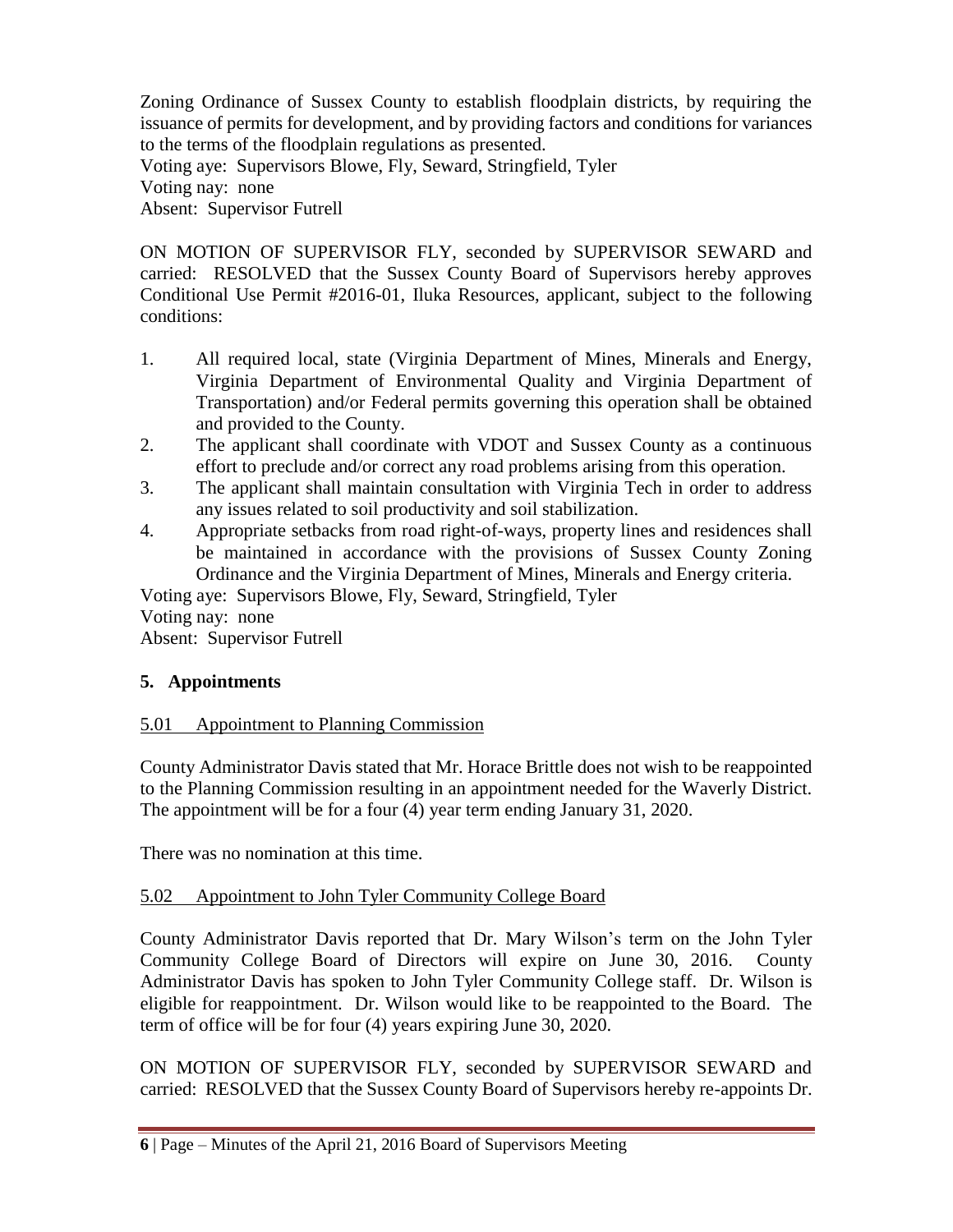Mary Wilson to the John Tyler Community College Board of Directors with a term expiring June 20, 2020. Voting aye: Supervisors Blowe, Fly, Seward, Stringfield, Tyler Voting nay: none Absent: Supervisor Futrell

## 5.03 Appointment to the Industrial Development Authority Board of Directors

County Administrator Davis stated that the term of Mr. Bruce Spencer will expire May 15, 2016. Mr. Spencer does not wish to be reappointed. County Administrator Davis advised that there are no District requirements. The term of office will be four (4) years, expiring May 15, 2020.

The Board is to recommend a nomination at the regular Board of Supervisors meeting on May 19, 2016.

# **6. Action Items**

# 6.01 Waverly 1st Presentation, Damian Bennett

Mr. Damian Bennett, Communications and Public Liaison for Waverly 1<sup>st</sup>, gave a brief presentation to inform the Board of objectives and presenters that will be at an Entrepreneur Workshop scheduled for May 12, 2016 in the Prince George Electric Cooperative Conference Room. Mr. Bennett asked the Board members to share this information with their constituents in their districts.

## 6.02 VDOT Update, Jerry Kee, Assistant Residency Administrator, Franklin

Mr. Jerry W. Kee, Assistant Residency Administrator, VDOT, Franklin Residency was in attendance and provided an update to the Board on the traffic study on Route 40, HB2 Funding and other projects completed or being completed. (A copy of the report is included in the Board packet).

Mr. Kee also provided VDOT's toll free number, 1-800-367-7623, to call in work orders. Work orders received via toll free number have to be followed up on within 48 hours.

## 6.03 Request for Geographic Information System (GIS)

Deputy County Administrator Jones gave a presentation on the need of GIS in the County. He advised that Sussex County had been seeking a GIS since 2005; however, for various reasons it was not in place yet. Deputy County Administrator Jones stated that Worldview Solutions, located in Richmond, VA, has been working with County Administration since September 2015 to design a GIS that can be implemented within two (2) months of authorization to proceed. He stated that the GIS will offer parcel data, zoning data, aerial photographs, flood plain map data and much more. He also stated that the GIS will allow the County to better market itself to business prospects. It will also be used by other departments such as the Community Development Department and Public Safety, to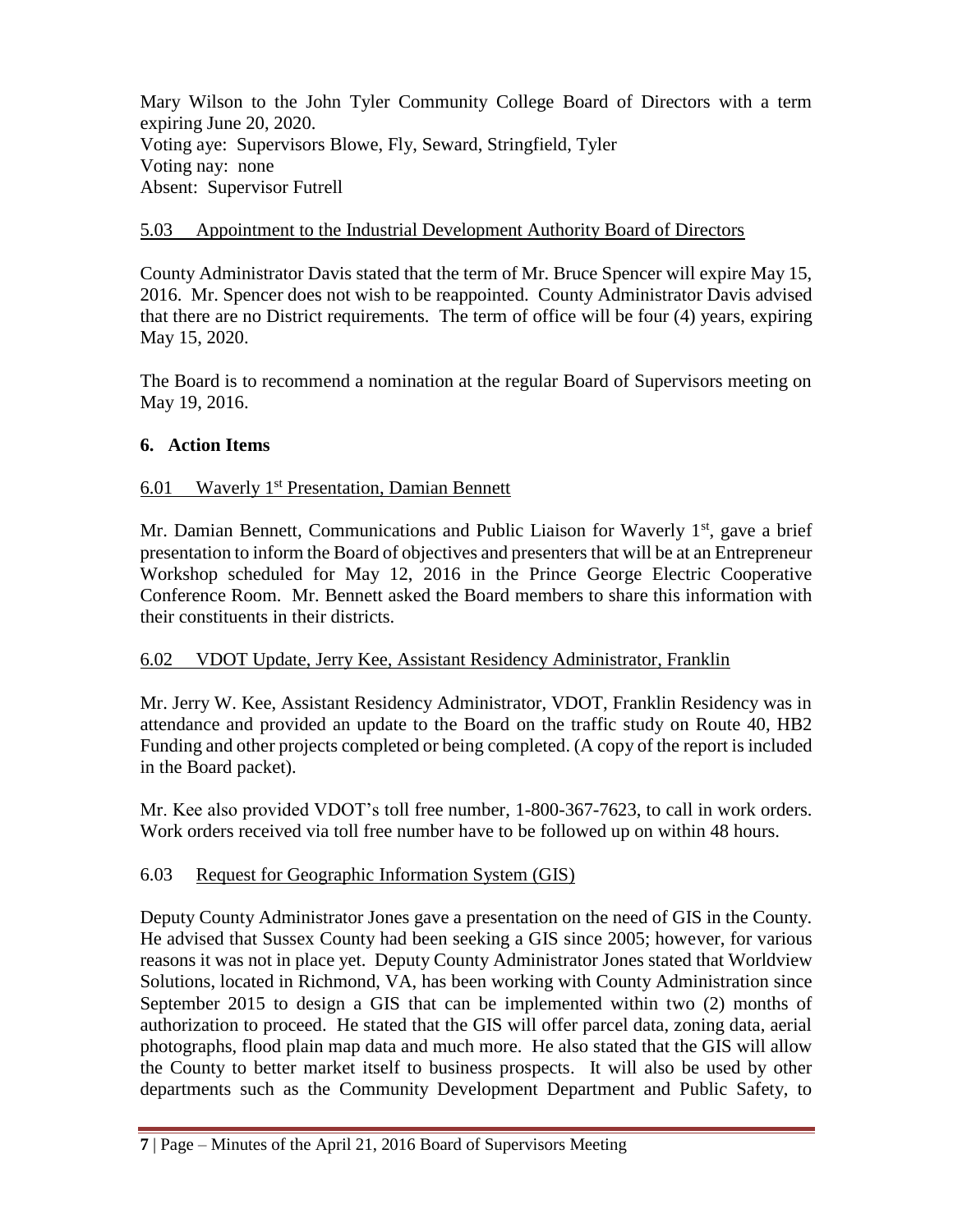improve their operations, as well as be available to the citizens of Sussex County and the general public through the County's website.

Deputy County Administrator Jones gave a brief presentation of showing counties that has implemented the GIS and examples of how the GIS would be beneficial to the County.

Ms. Ellen G. Boone, the Commissioner of the Revenue, also shared the benefits the GIS will be to the Commissioner's office, especially with assessments. Ms. Boone advised that could be done more efficiently and increase revenues.

Deputy County Administrator Jones advised that the cost of implementing the GIS is \$53,752. (A copy of the price quote is included in the Board packet.)

ON MOTION OF SUPERVISOR STRINGFIELD, seconded by SUPERVISOR TYLER and carried: RESOLVED that the Sussex County Board of Supervisors hereby approves the appropriation of \$53,752 to implement the Geographic Information System; and,

FURTHER RESOLVED that the funds will be placed in the Department of Planning's budget under the Management Consulting Services line item. Voting aye: Supervisors Blowe, Stringfield, Tyler Voting nay: Supervisors Fly, Seward Absent: Supervisor Futrell

#### 6.04 Request to Amend/Rescind Resolution #14-081, Hiring and Dismissal Oversight Policy

County Attorney Flynn advised that this item had been requested to be placed on the agenda for discussion and action.

A copy of the referenced resolution, adopted by the Board on April 17, 2014, is included in the Board packet. The resolution as it currently reads, oftentimes create a major delay in the Human Resources process.

ON MOTION OF SUPERVISOR FLY, seconded by SUPERVISOR SEWARD and carried: RESOLVED that the Sussex County Board of Supervisors will table this item. Voting aye: Supervisors Fly, Stringfield, Seward Voting nay: Supervisor Blowe Abstained: Supervisor Tyler Absent: Supervisor Futrell

## 6.05 Request to Transfer Funds - Administration

County Administrator Davis stated that at the March 17, 2016 Board of Supervisors meeting, staff was authorized to enter into an agreement with Minor and Associates, a financial consulting firm. The agreement was executed. Minor and Associates are assisting with budget development and other financial services.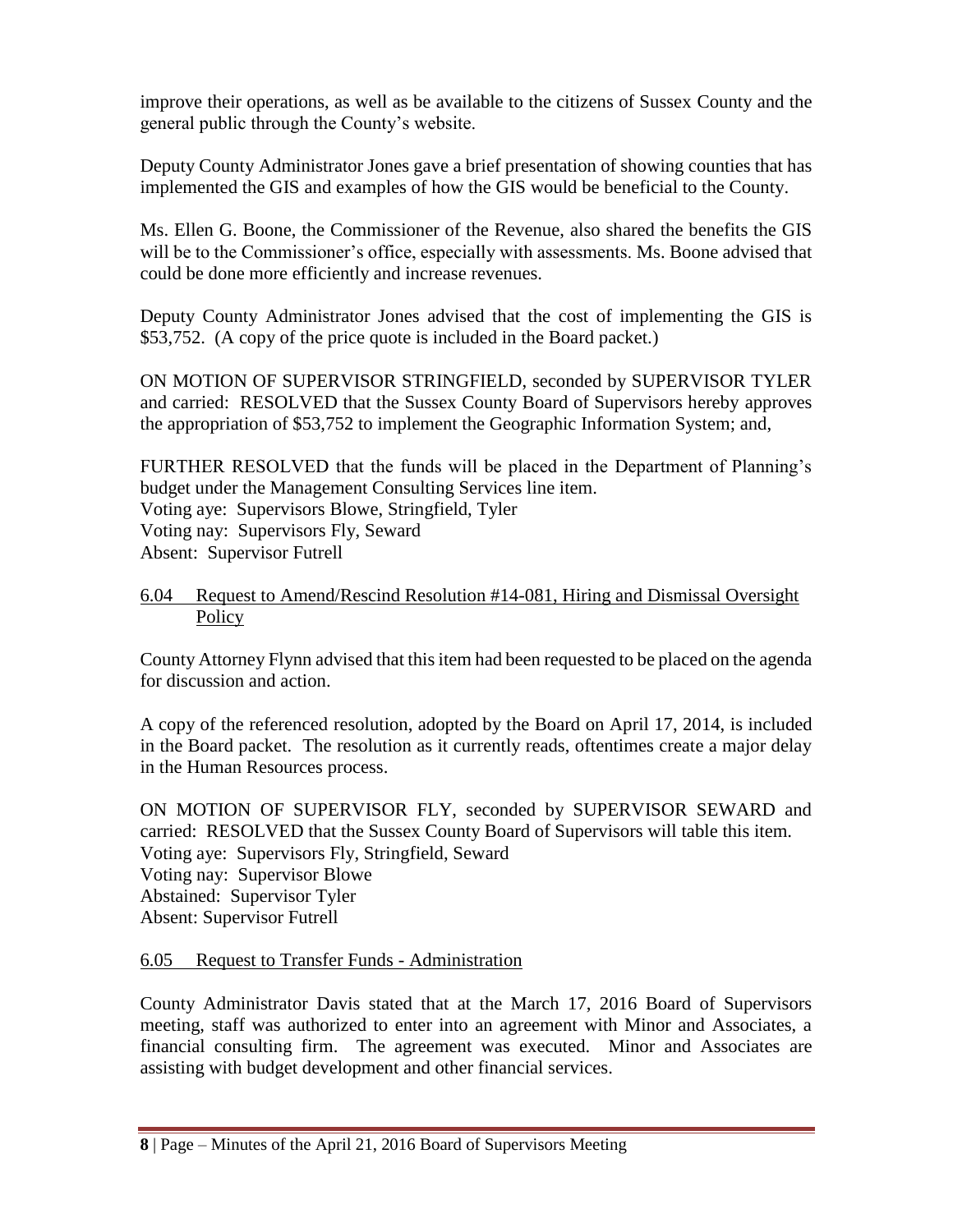Staff is requesting to transfer monies from salaries and wages to management consulting services to offset the invoices from Minor and Consultant through the end of the current fiscal year.

ON MOTION OF SUPERVISOR FLY, seconded by SUPERVISOR SEWARD and carried: RESOLVED that the Sussex County Board of Supervisors hereby approves and authorizes the transfer of \$20,000.00 from Salaries and Wages, Account Code 1111-211- 210 to Management Consulting Services, Account Code 1225-211-210 to offset the cost of financial services provided by Minor and Associates through June 30, 2016. Voting aye: Supervisors Blowe, Fly, Seward, Stringfield, Tyler Voting nay: none Absent during vote: Supervisor Futrell

## 6.06 Virginia Retirement System Contribution Rates

County Administrator Davis stated that the Appropriation Act has in the past allowed political subdivisions to elect to pay either the employer contribution rate certified by the Virginia Retirement System, or to pay an alternate rate. The language was modified in the 2016 Appropriation Act.

The Payroll Clerk calculated the estimated County contributions for the two VRS rates— 8.87% Certified Rate and 11% Alternate Rate. The current rate is 10.68%.

ON MOTION OF SUPERVISOR FLY, seconded by SUPERVISOR SEWARD and carried: RESOLVED that the Sussex County Board of Supervisors hereby authorizes payment of the Certified Rate of 8.87% for a total estimated County VRS Contribution of \$475,403.89.

Voting aye: Supervisor Blowe, Fly, Seward, Stringfield, Tyler Voting nay: none Absent: Supervisor Futrell

#### 6.07 General Reassessment Information

County Attorney Flynn advised that the County is currently on the six (6) year schedule for reassessment.

County Attorney Flynn stated that if the Board wants to go to a four (4) year schedule, it may do so by a resolution of the Board to end the six (6) year schedule and to rely on §58.1-3252 to do a four (4) year schedule.

After discussion, this item has been tabled.

## 6.08 Health Insurance Rates for County Employees

County Administrator Davis stated that staff met with Mr. Brian Van Huss, Account Manager with Anthem Blue Cross, to discuss health insurance renewal rates for FY17. Staff was advised that Sussex County's health insurance premium rates will increase 5%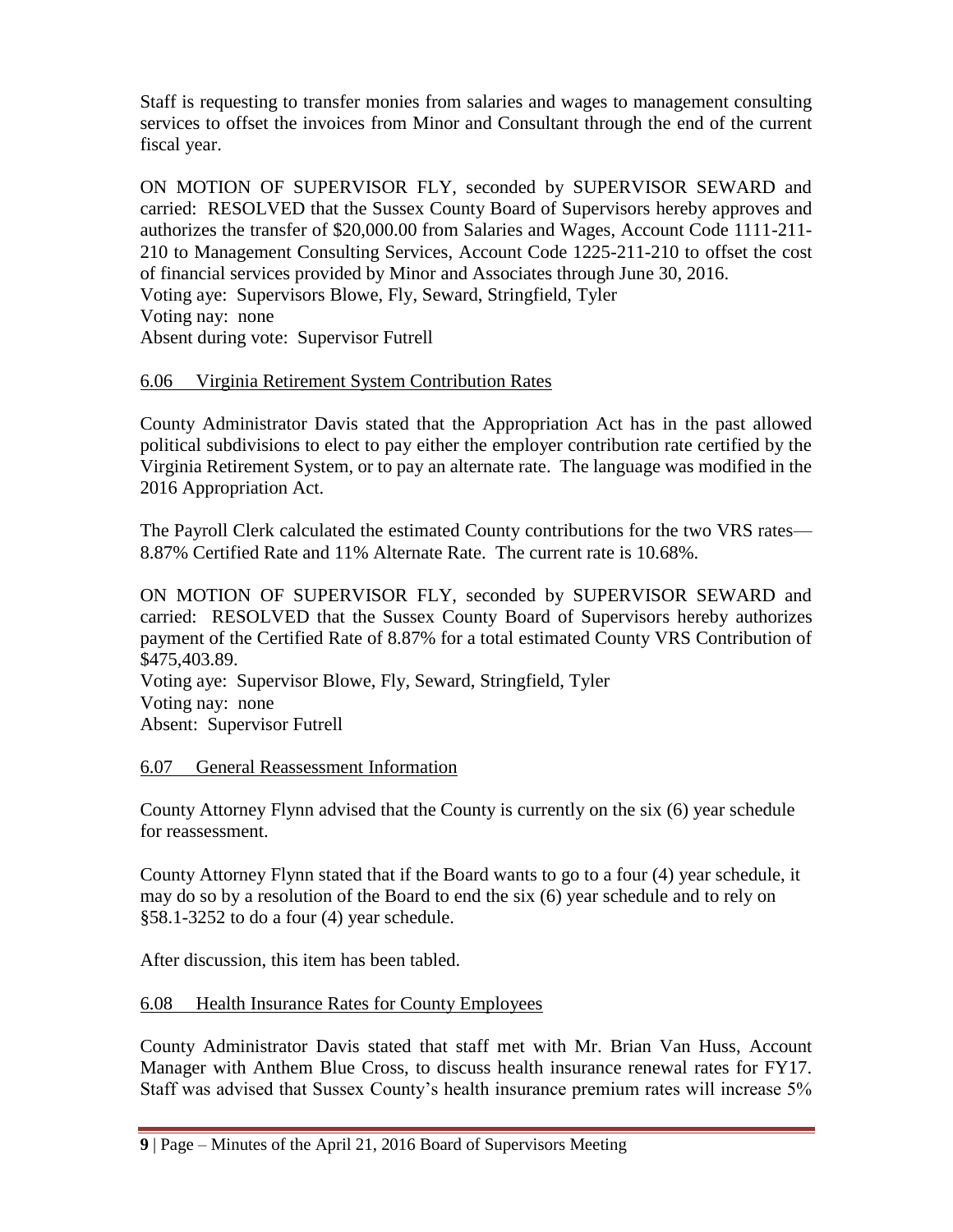over the current rates. The County offers the employees, three (3) choices of health insurance options—Key Advantage Expanded, Key Advantage 500 and High Deductible Plan. A comparison of each plan and three (3) options the County may want to consider in funding the health insurance provided to eligible County employees were provided in a detailed memo in the Board packet.

The Finance Department also provided a comparison of the health insurance plans of neighboring counties. An estimate of the County's fully funding County employees' health insurance was provided.

At the March 17, 2016, Board of Supervisors meeting, the Board recommended that this item be referred to the Finance Committee.

The Finance Committee met on Tuesday, April 19, 2016. Supervisor Fly advised that the Finance Committee's recommendation is to continue to fully fund 100% County employees' health insurance which will be approximately \$46,000.00.

ON MOTION OF SUPERVISOR FLY, seconded by SUPERVISOR TYLER and carried: RESOLVED that the Sussex County Board of Supervisors hereby approves the Finance Committee's recommendation to fully fund the health insurance for County employees. Voting aye: Supervisor Blowe, Fly, Seward, Stringfield, Tyler Voting nay: none Absent: Supervisor Futrell

#### 6.09 Proposed Relocation for Board of Supervisors Meetings

County Administrator Davis advised that staff was asked to view the Media Room at Sussex Central Middle School to advise the Board if the space is conducive to what is needed to consider relocating the Board of Supervisors' meeting place.

The County Administrator, Deputy County Administrator, Director of Community Development, and the Assistant to the County Administrator visited the Sussex Middle School. It was agreed that it is not conducive to what is needed for staff for the Board of Supervisors meeting.

Staff also advised that should the Board choose to relocate its meetings, the Board will have to amend the bylaws and advertise the location of the new meeting place.

After discussion, it was decided that the Board meeting location will remain in the General District Courtroom at the Sussex Judicial Center.

#### 6.10 Request to Transfer and Appropriate Funds – Board of Supervisors

County Administrator Davis advised that some Board members have requested that registrations, reservations, etc. be made to certain conferences. County Administrator Davis reported that in reviewing the expenditure report for the Board of Supervisors, there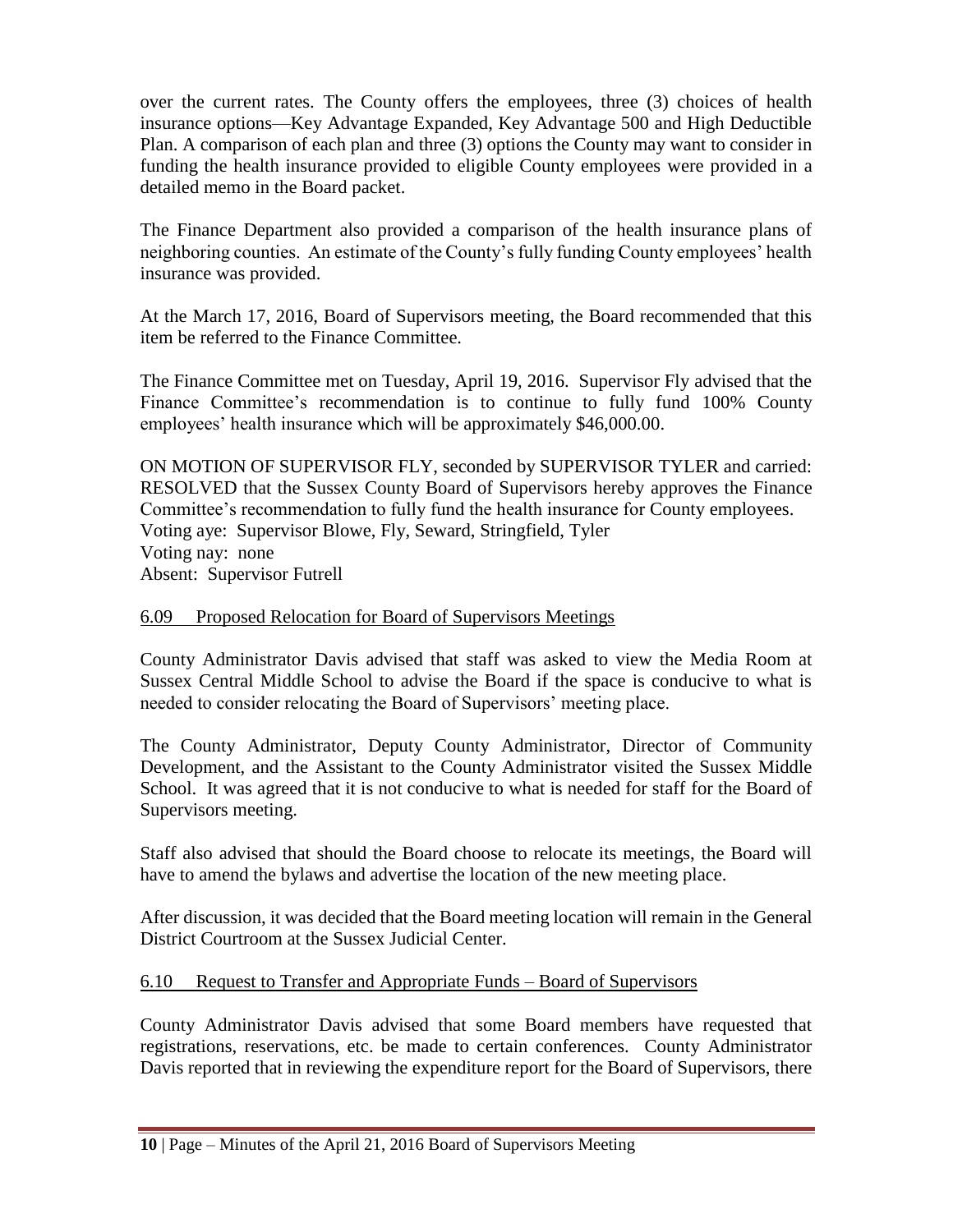is not enough funding to cover the expenses that may be incurred by securing registrations and reservations prior to June 30<sup>th</sup>.

County Administrator Davis stated that if the Board members attended the conference, approximately \$5,000.00 will need to be transferred from the General Fund to the Board of Supervisors.

A motion was made by Supervisor Stringfield, and seconded by Tyler to authorize the transfer of \$5,000.00 from the General Fund to the Board of Supervisors; however, the motion failed.

# 6.11 Proposed Distribution of Disaster Recovery Funds

*For the record, Supervisor Tyler stated that he will not participate in any discussion in this matter or be active in any decisions.*

County Administrator Davis reported that at the March 17, 2016 Board of Supervisors meeting, there was discussion regarding the Disaster Recovery Funds that have been collected by the Treasurer's Office as a result of the February 24, 2016 tornado. County Administrator Davis reported that at that meeting she recommended that the funds be donated to the Red Cross. She stated that there were other suggestions offered by Board members and citizens. As of Wednesday, April  $13<sup>th</sup>$ , the total collected was \$42,153.00.

County Administrator Davis reported that included in the Board packet were copies of correspondence from the Sussex County Young Men's Athletic Club, Inc. (SCYMAC) and the Improvement Association requesting a portion of the disaster recovery funds.

County Administrator Davis reported that the Public Safety Coordinator, is waiting on information from another organization that would provide disaster recovery and repair services for 2-3 years to assist victims with damages and repairs to their homes. She reported that none of the funding would be given directly to the resident or owner. The funding will be utilized in purchasing materials.

Staff is still waiting for additional information. Staff is requesting the Board to delay in the distribution of funds to next month's May 19, 2016 Board of Supervisors meeting.

ON MOTION OF SUPERVISOR STRINGFIELD, seconded by SUPERVISOR SEWARD and carried: RESOLVED that the Sussex County Board of Supervisors hereby approves delaying the distribution of the Disaster Recovery Funds to next month's May 19, 2016 Board of Supervisors meeting. Voting aye: Supervisors Blowe, Fly, Seward, Stringfield

Voting nay: none

Abstained: Supervisor Tyler

Absent: Supervisor Futrell

# **7. Reports of Departments/Agencies**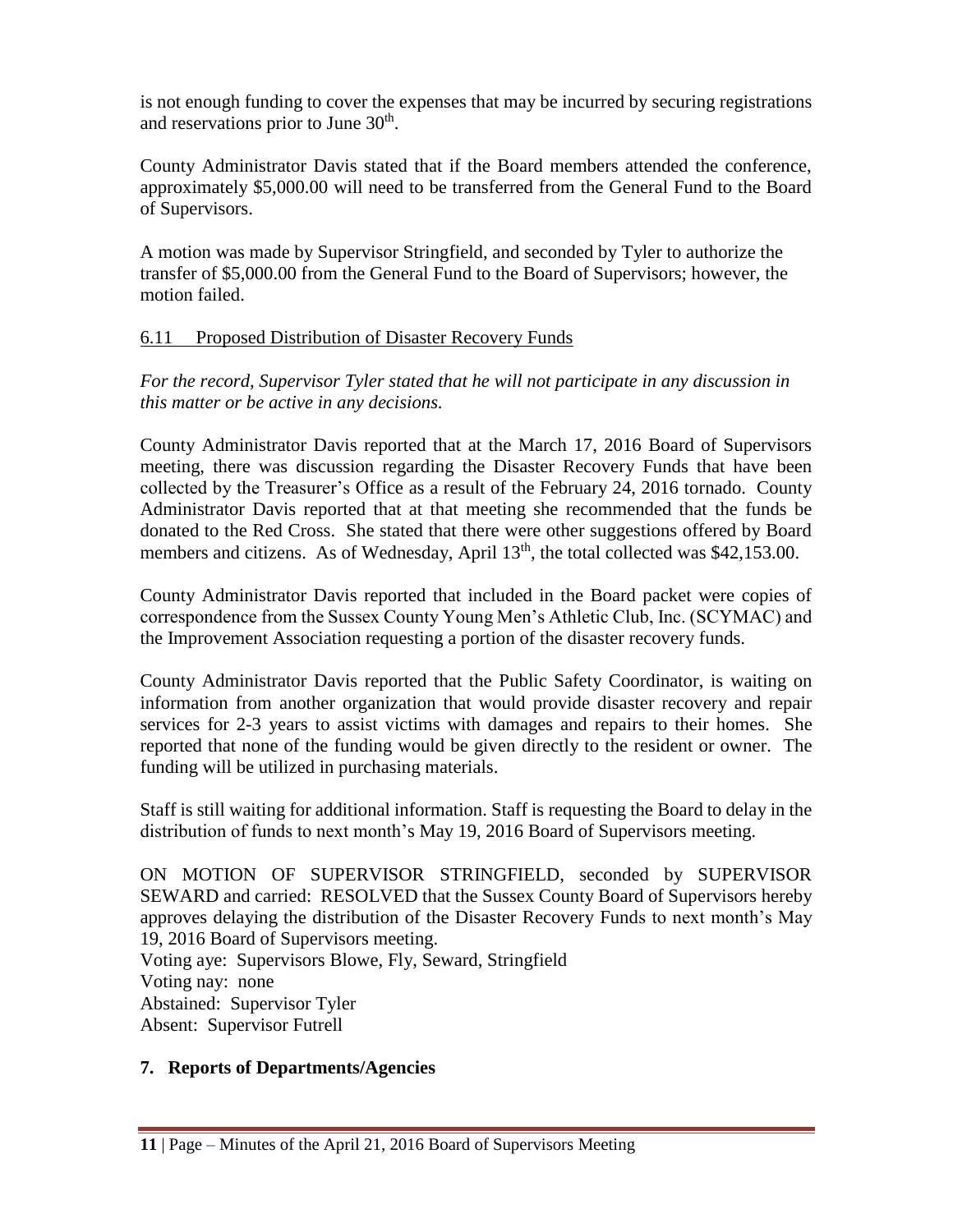- 7.01 Animal Services/Public Safety Monthly Report *included in Board packet*
- 7.02 Blackwater Regional Library Report *included in Board packet*
- 7.03 Community Development Monthly Report *included in Board packet*
- 7.04. Environmental Inspections Monthly Report *included in Board packet*
- 7.05 Housing Department Monthly Report *included in Board packet*
- 7.06 Sheriff's Department *included in Board packet*
- 7.07 Treasurer's Report

Mr. Onnie Woodruff, Treasurer, stated that the County is in a good financial position. However, there is an undetermined revenue source that the County's has no control. If it is depleted in one (1) year, the County would be in serious trouble even though the County is in a good financial position now.

Mr. Woodruff discussed the various funds. A copy of the treasurer's report is included in the Board packet.

7.08 Atlantic Waste Disposal Update –Jason Williams, Senior District Manager

Jason Williams, Senior District Manager, provided an update on the Phase I, II, and III caps and the Wastewater Treatment Plant.

A copy of Mr. Williams' update is included in the Board packet.

Mr. Williams also provided an update on trucks on the road. Trucker safety has been stressed. Mr. Williams advised that Atlantic Waste has had on-site safety training. Leachate is being trucked to the landfill in Chesapeake. Truckers are to drive five (5) miles under the speed limit. Mr. Williams stated that Atlantic Waste Disposal is conducting independent radar checks.

## 7.09 Board of Supervisors Priorities Update

Deputy County Administrator Jones gave a brief update on Economic Development, Broadband, Strategic Plan, and FY2017 Budget.

A copy of the Sussex BOS Priorities 2016 update is included in Board packet.

## **8. Citizens' Comments (9:00 pm)**

Comments were heard from:

• Lou Savedge (Courthouse District)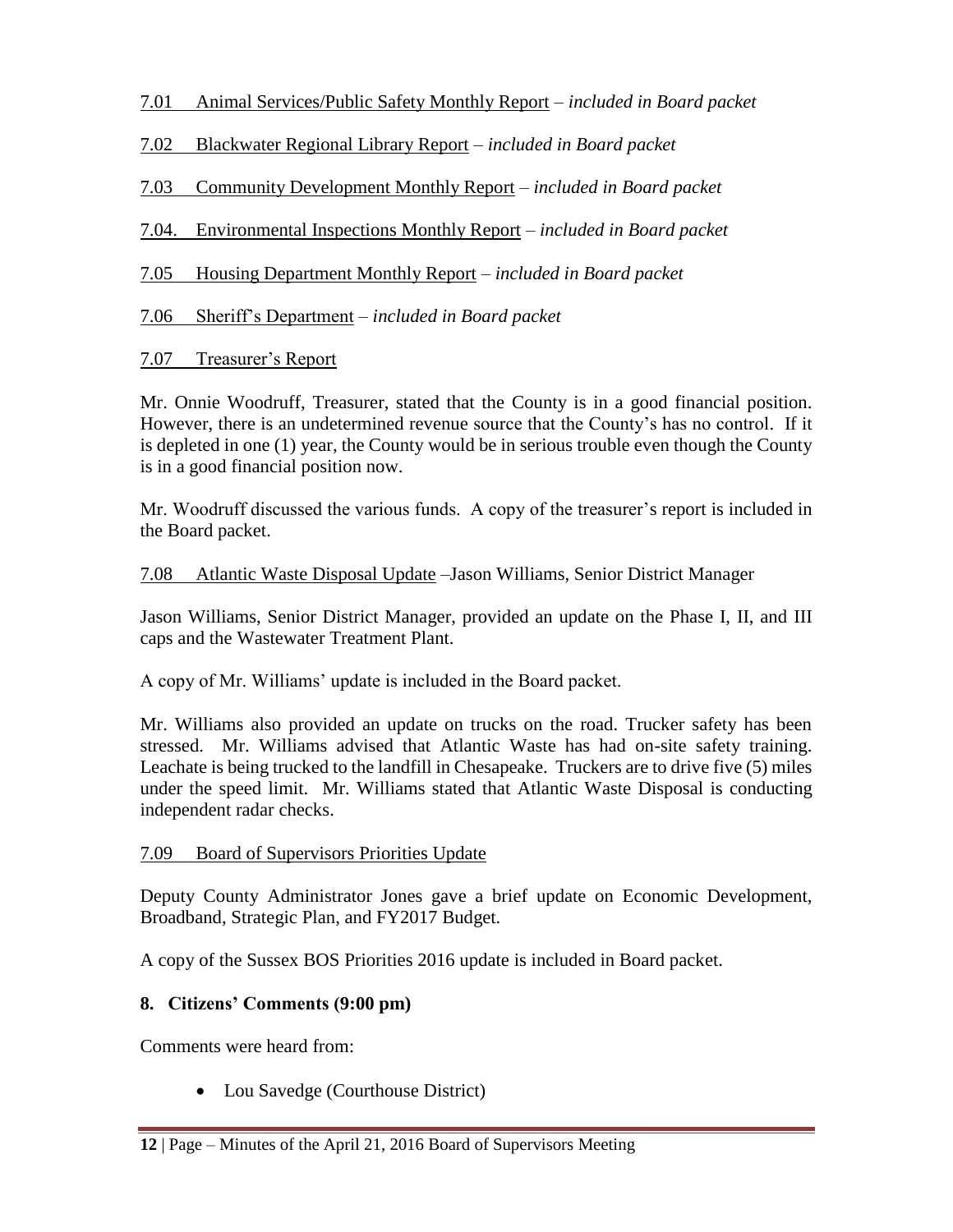- Larry Diehl (Waverly District)
- Shirley Brown (Wakefield District)
- Otto Wachsmann (Stony Creek District)

## **9. Unfinished Business** – none

#### **10. New Business**

#### 10.1 Resolutions for Winston Britt and Thomas Raines

Vice Chair Seward has requested the Board to draft resolutions for the late Mr. C. Winston Britt, Mayor of the Town of Wakefield and the late Thomas Raines, former General Registrar. The resolution for Mr. Britt is to be presented to his wife. Mr. Raines is to be presented to his sister, Ms. Alice Joyner.

ON MOTION OF SUPERVISOR SEWARD, seconded SUPERVISOR TYLER and carried: RESOLVED that the Sussex County Board of Supervisors hereby authorizes staff to draft resolutions for the late C. Winston Britt, Mayor of the Town of Wakefield and the late Thomas Raines, former General Registrar; and,

FURTHER RESOLVED that the resolution for Mr. Britt is to be presented to his wife. Mr. Raines is to be presented to his sister, Ms. Alice Joyner. Voting aye: Supervisor Blowe, Seward, Stringfield, Tyler Voting nay: none Absent during vote: Supervisor Fly Absent: Supervisor Futrell

#### 10.2 County Mission and Vision Statements

Chairman Blowe advised that the County is in the process of updating its website. The County does not have Board approved mission and vision statements.

County Administrator Davis read aloud the verbiage for the possible mission statement.

"An efficient, well-functioning government that is business friendly and maximizes use of resources to improve the quality of life of its citizens.

County Administrator Davis read aloud the verbiage for the possible vision statement:

"We desire that our County is a sought after community to live, work, play, and to raise a family."

County Administrator Davis is to forward the mission and vision statements to Board members for review/mark-up. These statements are to be considered by Board members and their constituents.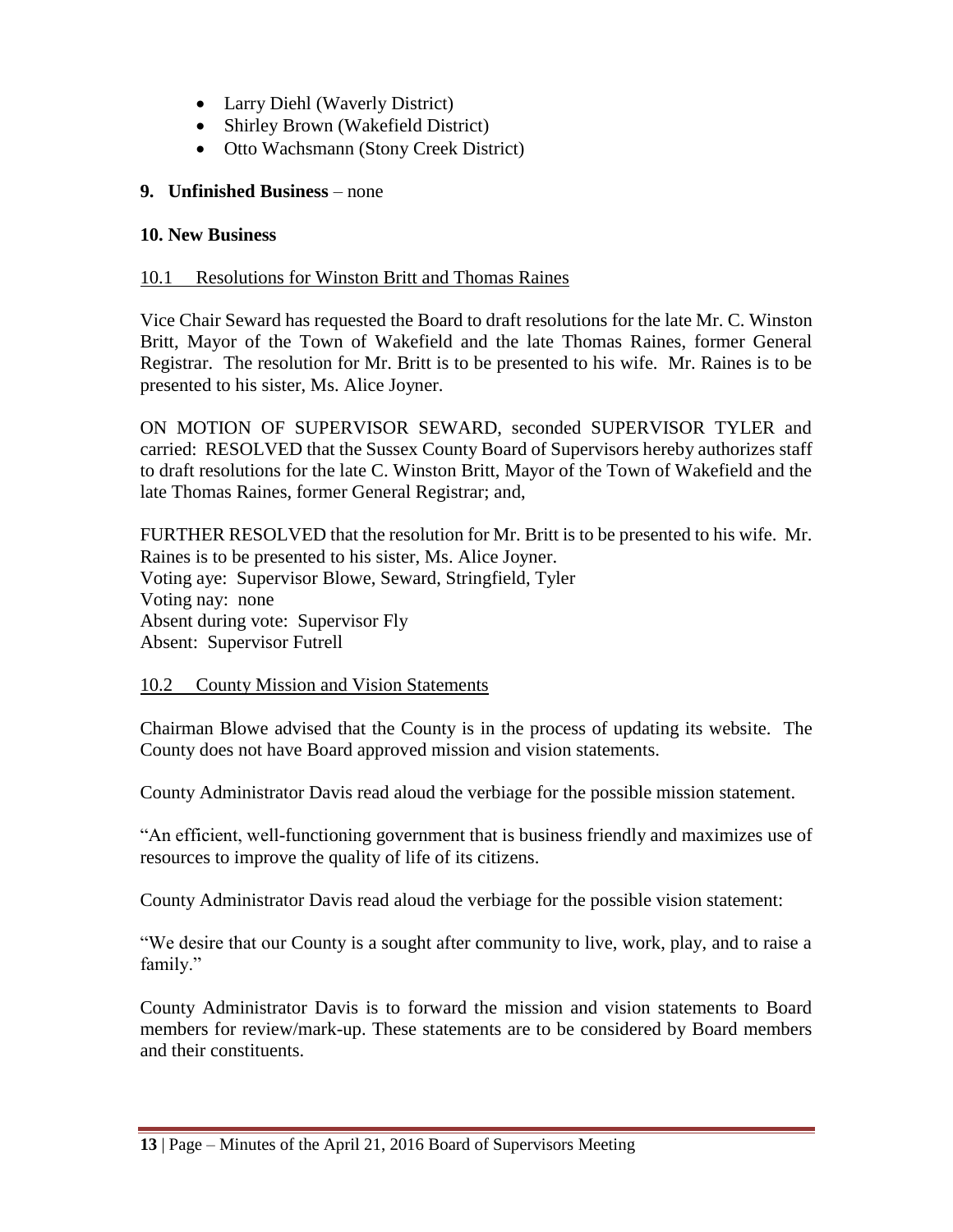The dates of Monday, June  $20<sup>th</sup>$  through Thursday, June  $24<sup>th</sup>$  have been blocked out or Board members to meet with a facilitator. However, the mission statement and vision statements can still be developed.

*County Administrator Davis advised that copies of the budget have been provided. County Administrator Davis has requested the Board to schedule the first Budget Work Session. A Budget Work Session has been scheduled for Wednesday, April 27, 2016 at 1 p.m.*

# **11. Board Member Comments**

- 11.01 Blackwater District none
- 11.02 Courthouse District none
- 11.03 Henry District none
- 11.04 Stony Creek District none
- 11.05 Wakefield District Comments were heard from Supervisor Stringfield.
- 11.06 Waverly District absent

# **12. Closed Session**

## 12.01 Convene into Closed Session

ON MOTION OF SUPERVISOR FLY, seconded by SUPERVISOR SEWARD and carried: RESOLVED that the Sussex County Board of Supervisors hereby enters Closed Session for the consideration of the appointment of public employees, specifically Director of Environmental Inspections, pursuant to  $\S 2.2-3711(A)(1)$  of the Code of Virginia. Voting aye: Supervisors Blowe, Fly, Seward, Stringfield, Tyler Voting nay: none Absent: Supervisor Futrell

## 12.02/12.03 Reconvene to Open Session/Certification

ON MOTION OF SUPERVISOR STRINGFIELD seconded by SUPERVISOR SEWARD and carried: RESOLVED that the Sussex County Board of Supervisors hereby returns to Open Session and approves adoption of resolution for certification, to-wit:

WHEREAS, that the Sussex County Board of Supervisors convened a Closed Meeting on this date pursuant to an affirmative recorded vote in accordance with the provisions of the Virginia Freedom of Information Act; and

WHEREAS, Section 2.2-3712 of the Code of Virginia, as amended, requires a certification by the Board that such Closed Meeting was conducted inconformity with Virginia law.